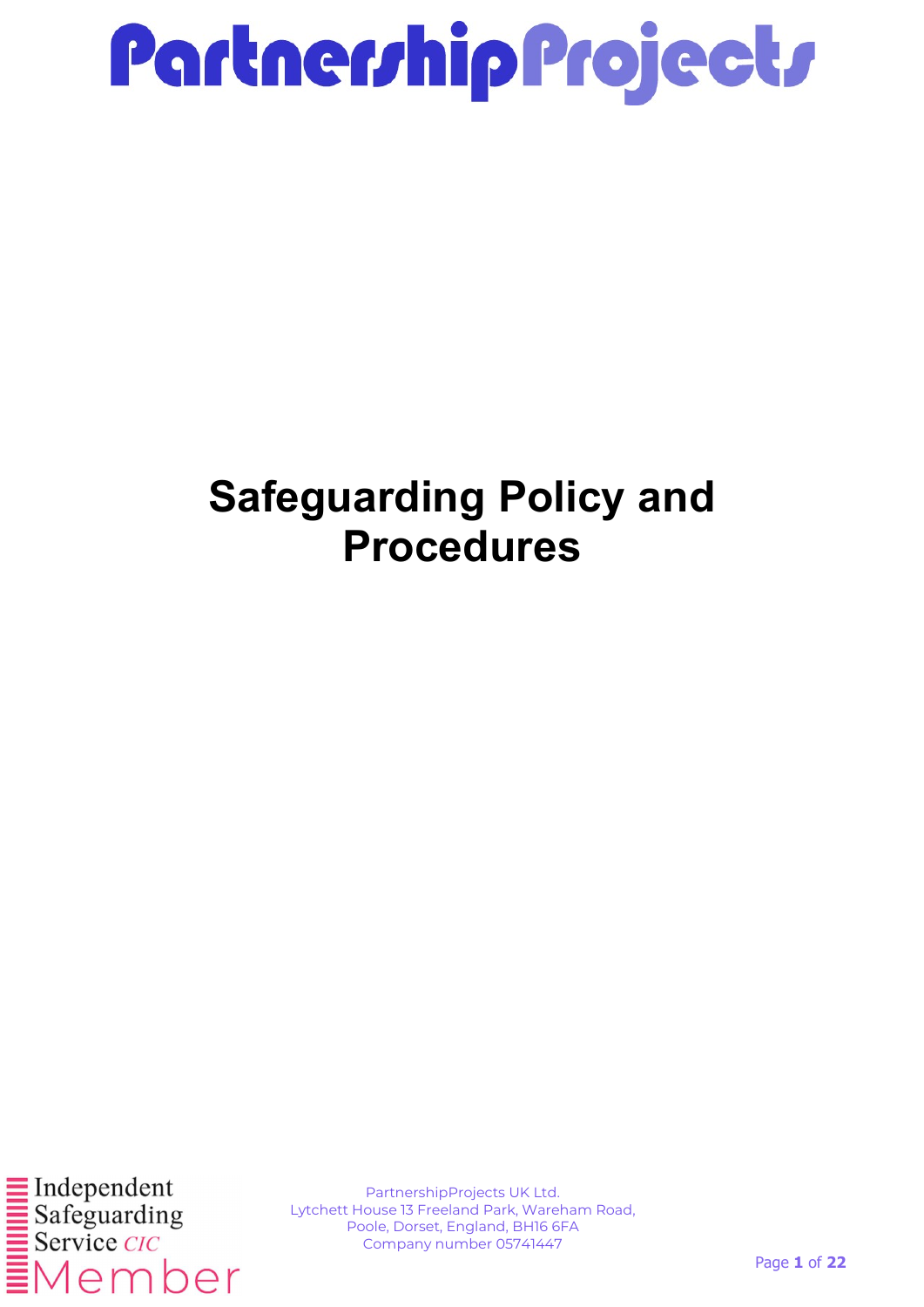### **CONTENTS**

| PROCEDURES FOR MANAGING PATHWAYS TO HELP AND SUPPORT  14 |  |
|----------------------------------------------------------|--|
|                                                          |  |
|                                                          |  |
|                                                          |  |
|                                                          |  |
|                                                          |  |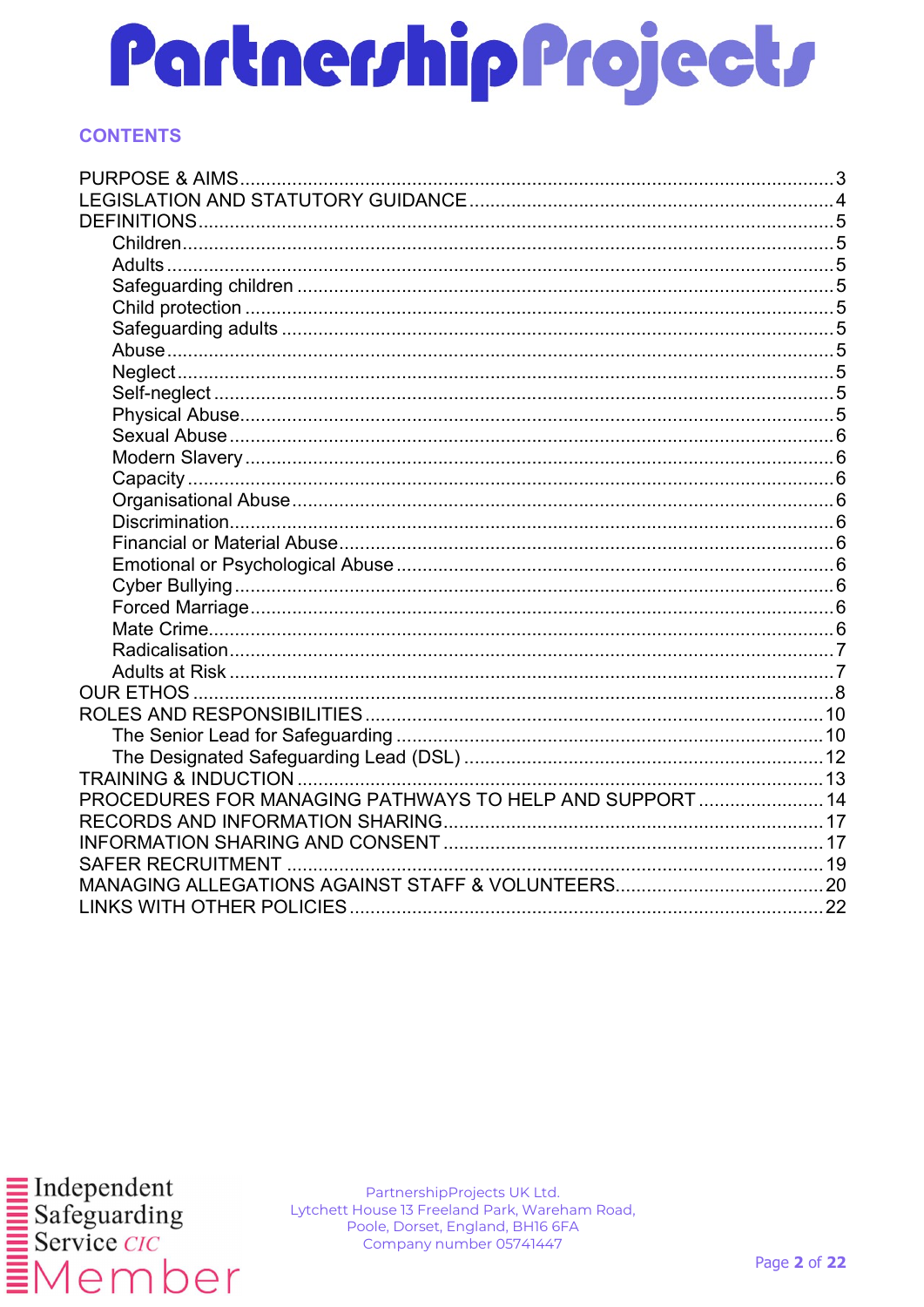#### PURPOSE & AIMS

The purpose of PartnershipProjects's Safeguarding Policy is to ensure every adult and child is safe and protected from harm. This means we will always work to:

- Protect adults, children and young people from maltreatment.
- **Prevent impairment of adults, children and young people's health or development.**
- **If Identify adults, children and young people who may be in need of extra help.**
- **Ensure that our services assist adult, children and young people to be safe.**

This policy will give clear direction to staff, volunteers, those in receipt of our services and parents about expected behaviour and our responsibilities to safeguard and promote the welfare of all adults, children and young people.

PartnershipProjects fully recognises the contribution it can make to protect adults and children from harm and supporting and promoting the welfare of those coming into contact with our organisation. The elements of our policy are prevention, protection and support.

This policy applies to all those receiving services from or providing services on behalf of PartnershipProjects.

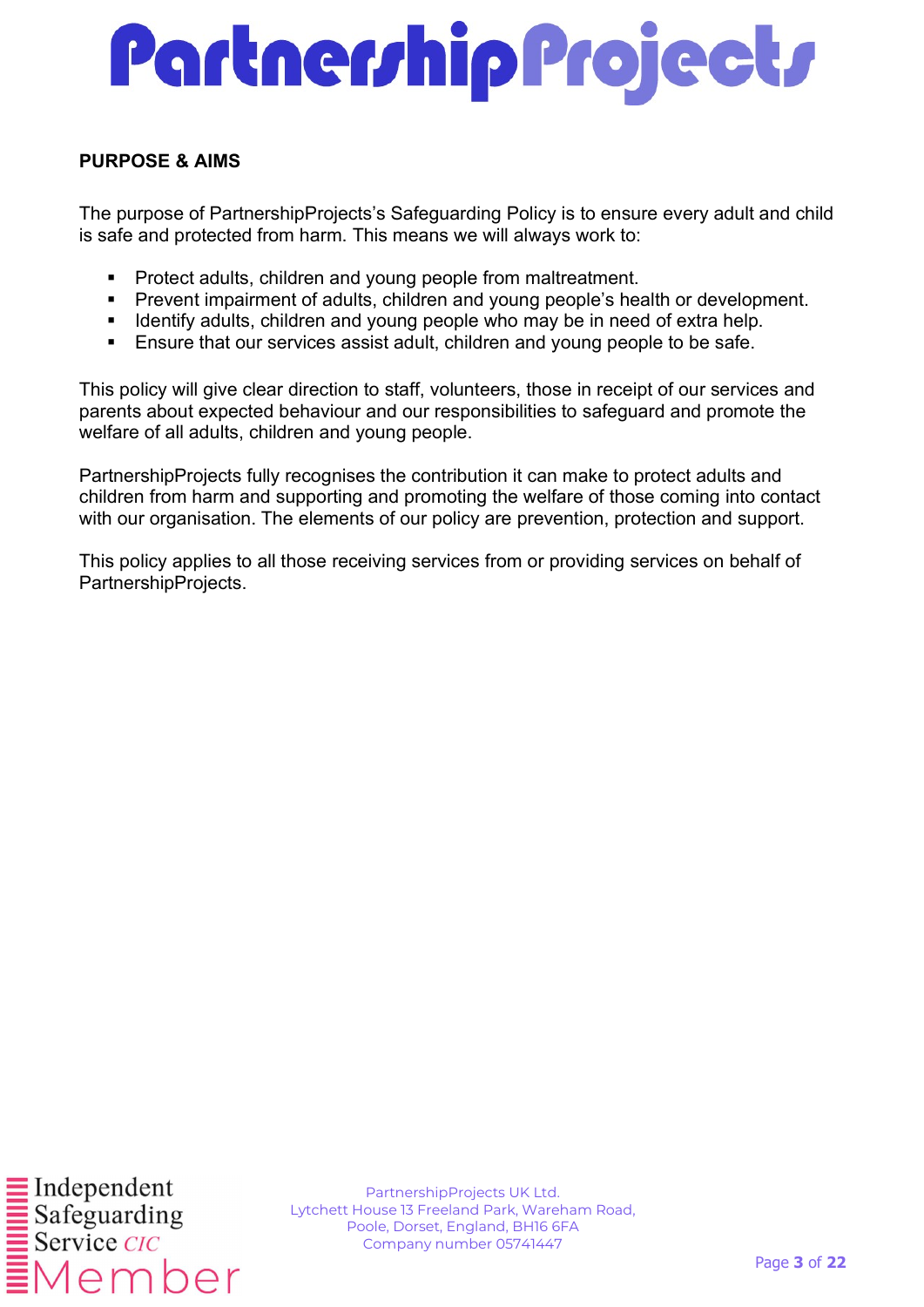### LEGISLATION AND STATUTORY GUIDANCE

This policy is based on the Department for Education's statutory quidance Working Together to Safeguard Children 2018 and the Department for Health and Social Care's Care and Support Statutory Guidance 2014.

PartnershipProjects also complies with the procedures set out by the Local Safeguarding Children Partnership and Safeguarding Adults Board where our services are being delivered.

This policy is also based on the following legislation/guidance:

- The Children Act 1989 (and 2004 amendment), which provides a framework for the care and protection of children
- The Care Act 2014, which provides a framework for the care and protection of adults
- The Rehabilitation of Offenders Act 1974,
- The Protection of Freedoms Act 2012
- Domestic Violence, Crime and Victims (Amendment ) Act 2012 The Equality Act 2010
- Mental Capacity Act 2005
- Sexual Offences Act 2003
- The Human Rights Act 1998
- Schedule 4 of the Safeguarding Vulnerable Groups Act 2006
- The Childcare (Disqualification) Regulations 2009 and Childcare Act 2006.
- The Childcare (Disqualification) and Childcare (Early Years Provision Free of Charge) (Extended Entitlement) (Amendment) Regulations 2018
- What to do if you're worried a child is being abused', DfE (March 2015)
- Information sharing: advice for practitioners providing safeguarding services (July 2018)
- Mandatory Reporting of Female Genital Mutilation procedural information' (October 2015)
- Revised Prevent duty guidance: for England and Wales
- Child Sexual Exploitation: A definition and guide for practitioners, local leaders and decision makers DfE (2017)
- Pan Dorset (and any other relevant Safeguarding Children Partnership procedures where our services are delivered).
- Bournemouth, Christchurch & Poole Safeguarding Adults Board (and any other relevant Safeguarding Adults Board procedures where our services are delivered).

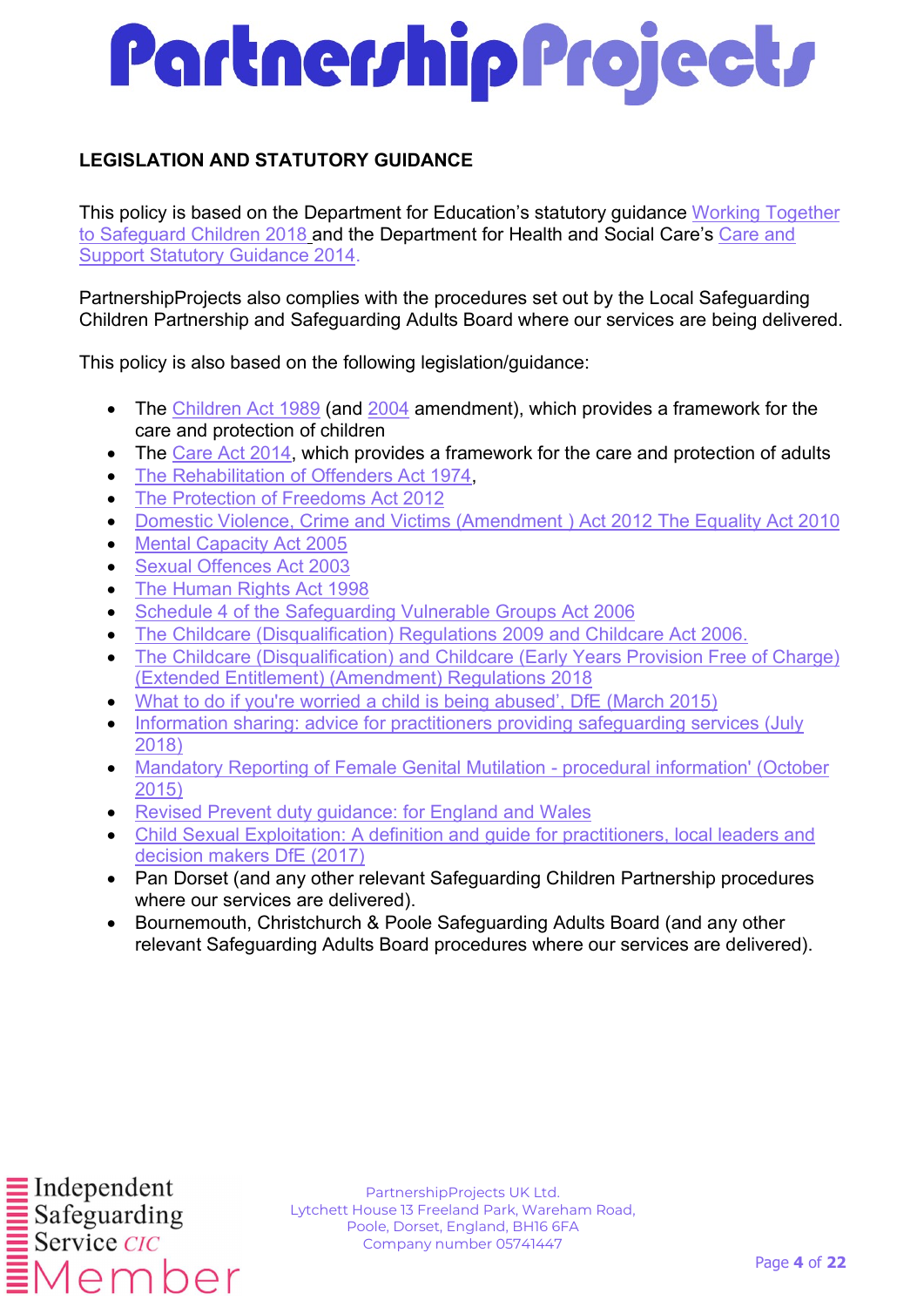#### **DEFINITIONS**

Children includes everyone under the age of 18.

Adults includes everyone aged 18 and over.

#### Safeguarding children means:

- protecting children from maltreatment
- preventing impairment of children's mental and physical health or development
- ensuring that children grow up in circumstances consistent with the provision of safe and effective care
- taking action to enable all children to have the best outcomes

Child protection is part of this definition and refers to activities undertaken to prevent children suffering, or being likely to suffer, significant harm.

#### Safeguarding adults means:

Protecting an adult's right to live in safety, free from abuse and neglect. It is about people and organisations working together to prevent and stop both the risks and experience of abuse or neglect, while at the same time making sure that the adult's wellbeing is promoted including, where appropriate, having regard to their views, wishes, feelings and beliefs in deciding on any action.

This must recognise that adults sometimes have complex interpersonal relationships and may be ambivalent, unclear or unrealistic about their personal circumstances

Abuse is a form of maltreatment of a child or adult. Somebody may abuse or neglect an adult or child by inflicting harm, or by failing to act to prevent harm. Adults and children may be abused in a family or in an institutional or community setting by those known to them or, more rarely, by others (e.g. via the internet). They may be abused by an adult or adults, or another child or children.

Neglect is a form of abuse and is the persistent failure to meet a child or adult's basic physical and/or psychological needs, likely to result in the serious impairment of the child's health or development. Neglect may occur during pregnancy as a result of material substance abuse. Once a child is born, neglect may involve a parent or carer failing to:

- Provide adequate food, clothing and shelter (including exclusion from home or abandonment).
- Protect a child or adult from physical and emotional harm or danger.
- Ensure adequate supervision (including the use of inadequate care-givers) or Ensure access to appropriate medical care or treatment.

It may also include neglect of, or unresponsiveness to, a child or adult's basic emotional needs.

Self-neglect covers a wide range of behaviour: neglecting to care for one's personal hygiene, health or surroundings and includes behaviour such as hoarding.

Physical Abuse – includes hitting, slapping, pushing, kicking, misuse of medication, restraint or inappropriate sanctions.

Independent Independent<br>
Safeguarding<br>
Service *CIC Aember*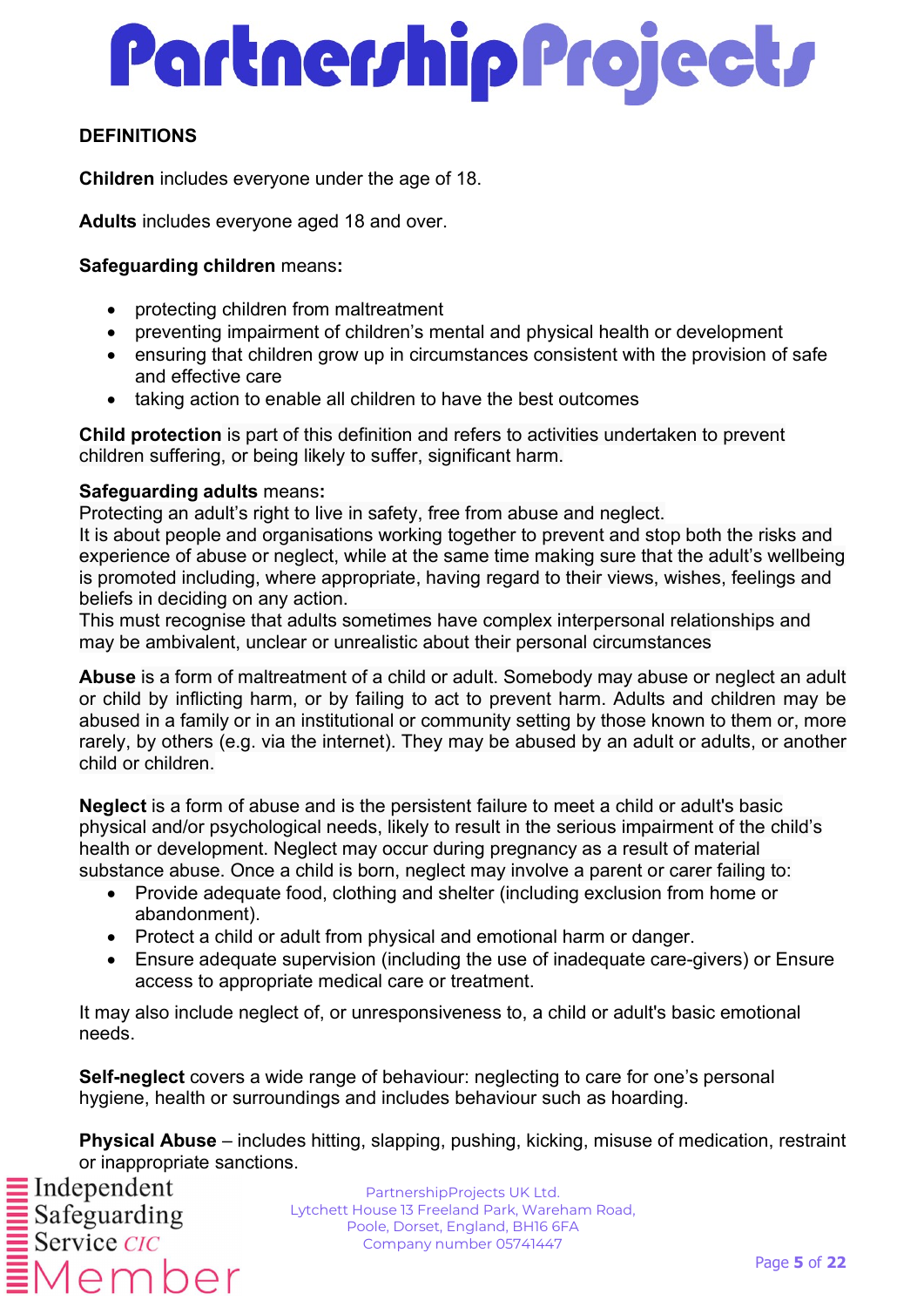Sexual Abuse – including rape, indecent exposure, sexual harassment, inappropriate looking or touching, sexual teasing or innuendo, sexual photography, subjection to pornography or witnessing sexual acts, indecent exposure and sexual assault or sexual acts to which the adult has not consented or was pressured into consenting.

Modern Slavery encompasses slavery, human trafficking, forced labour and domestic servitude. Traffickers and slave masters use whatever means they have at their disposal to coerce deceive and force individuals into a life of abuse, servitude and inhumane treatment.

Capacity refers to the ability to make a decision at a particular time, for example when under considerable stress. The starting assumption must always be that a person has the capacity to make a decision unless it can be established that they lack capacity under the Mental Capacity Act 2005.

Organisational Abuse includes neglect and poor care practice within an institution or specific care setting such as a hospital or care home, for example, or in relation to care provided in one's own home. This may range from one off incidents to on-going ill- treatment. It can be through neglect or poor professional practice as a result of the structure, policies, processes and practices within an organisation.

Discrimination is abuse, which centres on a difference or perceived difference particularly with respect to race, gender or disability or any of the protected characteristics of the Equality Act.

Financial or Material Abuse includes theft, fraud, internet scamming, coercion in relation to an adult's financial affairs or arrangements, including in connection with wills, property, inheritance or financial transactions, or the misuse or misappropriation of property, possessions or benefits.

Emotional or Psychological Abuse includes threats of harm or abandonment, deprivation of contact, humiliation, blaming, controlling, intimidation, coercion, harassment, verbal abuse, isolation or withdrawal from services or supportive networks.

Cyber Bullying occurs when someone repeatedly makes fun of another person online or repeatedly picks on another person through emails or text messages, or uses online forums with the intention of harming, damaging, humiliating or isolating another person. It can be used to carry out many different types of bullying (such as racist bullying, homophobic bullying, or bullying related to special educational needs and disabilities) but instead of the perpetrator carrying out the bullying face-to-face, they use technology as a means to do it.

Forced Marriage is a term used to describe a marriage in which one or both of the parties are married without their consent or against their will. A forced marriage differs from an arranged marriage, in which both parties consent to the assistance of a third party in identifying a spouse. The Anti-social Behaviour, Crime and Policing Act 2014 make it a criminal offence to force someone to marry.

**Mate Crime** as defined by the Safety Net Project is 'when vulnerable people are befriended<br>by members of the community who go on to exploit and take advantage of them. It may not<br>**EXA COMPARE A** Experimental Projects UK by members of the community who go on to exploit and take advantage of them. It may not

*Aember*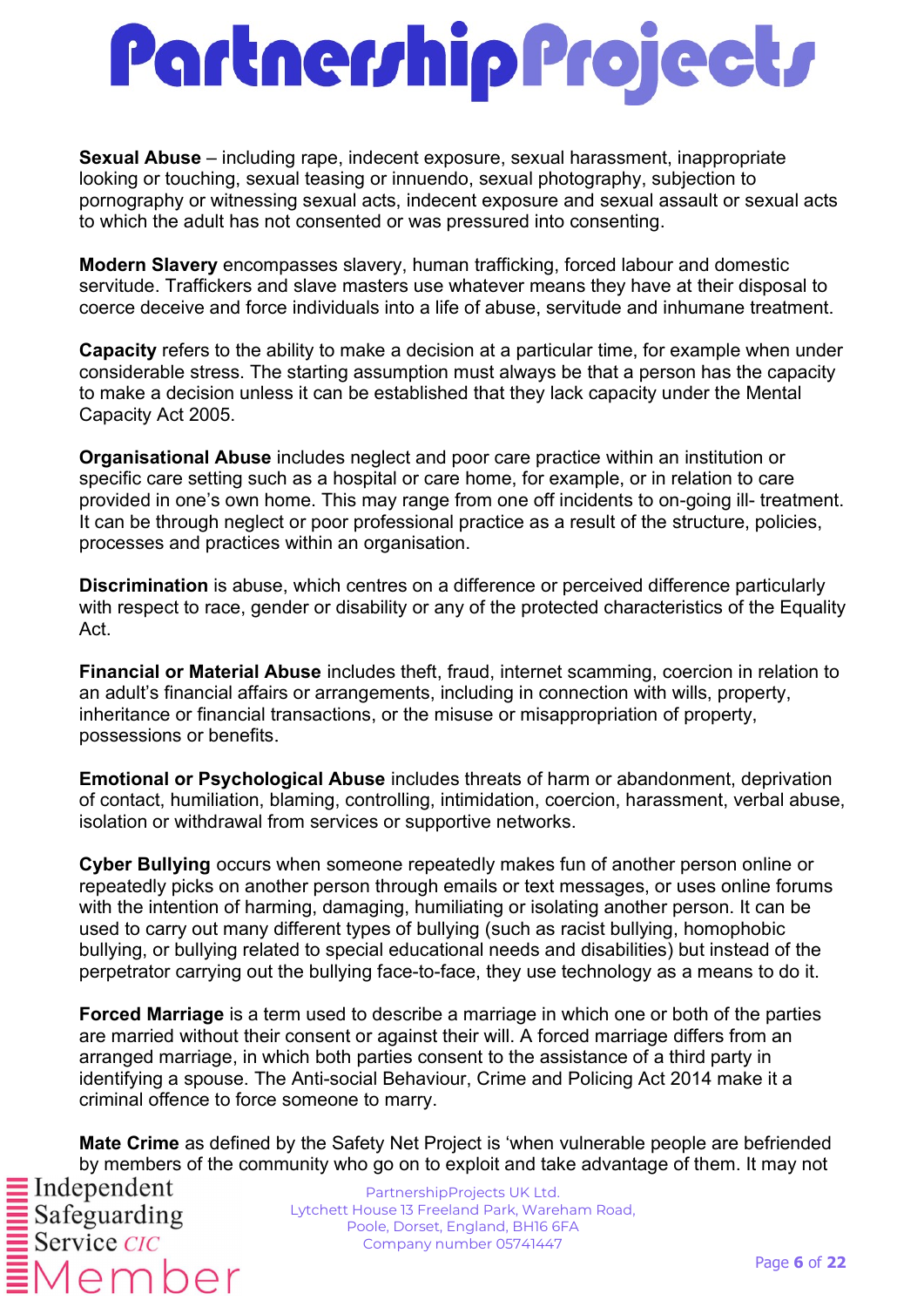be an illegal act but still has a negative effect on the individual.' Mate Crime is carried out by someone the adult knows and often happens in private. In recent years there have been a number of Safeguarding Adult Reviews relating to people with a learning disability who were murdered or seriously harmed by people who purported to be their friend.

Radicalisation. The aim of radicalisation is to attract people to their reasoning, inspire new recruits and embed their extreme views and persuade vulnerable individuals of the legitimacy of their cause. This may be direct through a relationship, or through social media.

Adults at Risk were formerly referred to as 'Adults at risk' in previous legislation, a term which was felt to be both stigmatising and unhelpful in practice. We therefore use this term throughout this policy.

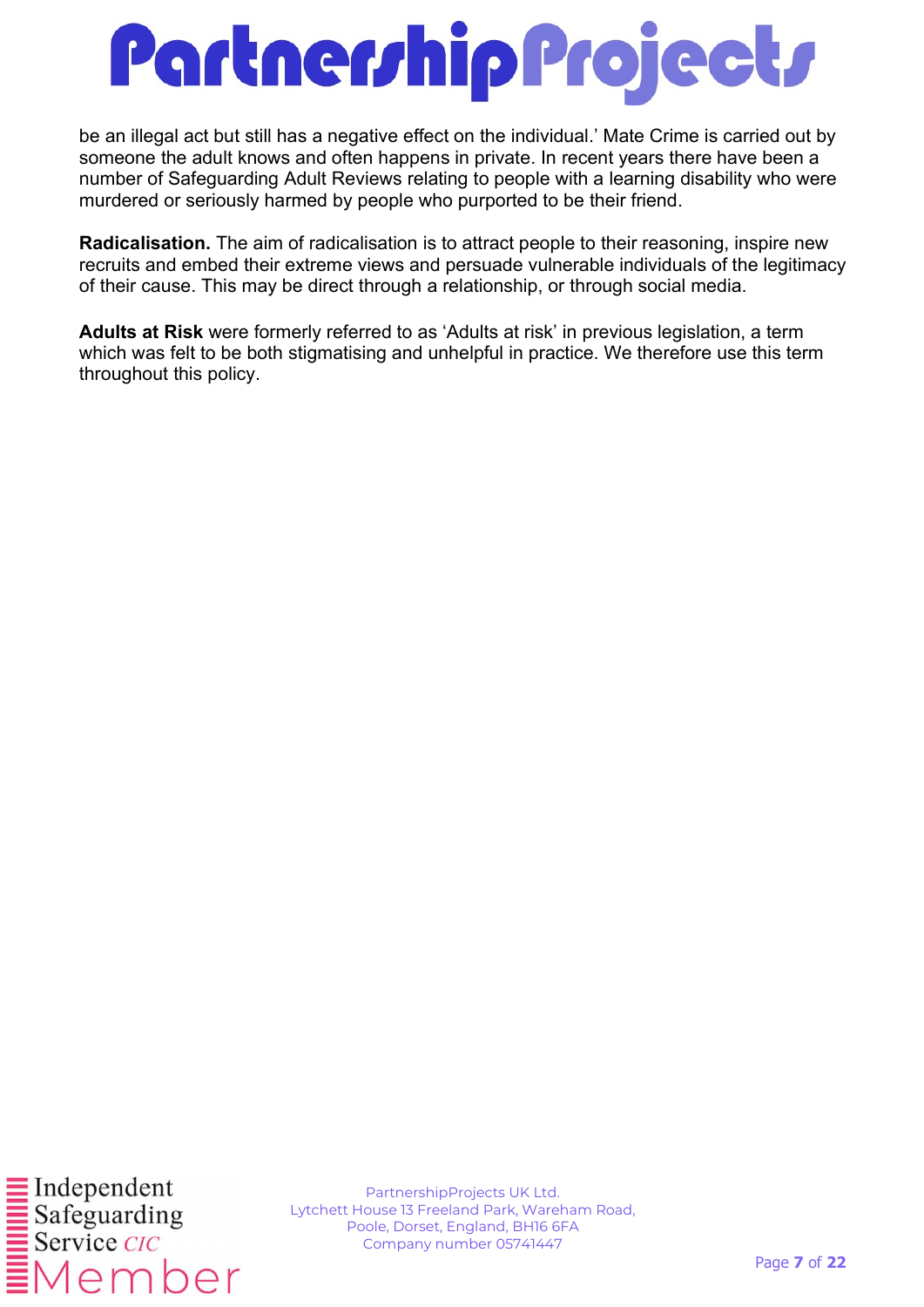#### OUR ETHOS

#### Children:

The child's welfare is of paramount importance. PartnershipProjects will establish and maintain an ethos where children feel secure, are encouraged to talk, are listened to and are safe. Children will be able to talk freely to any member of staff if they are worried or concerned about something.

Everyone who comes into contact with children and their families has a role to play in safeguarding children. We recognise that staff at PartnershipProjects play a particularly important role as they are in a position to identify concerns early and provide help for children to prevent concerns from escalating. All staff are advised to maintain an attitude of 'it could happen here' where safeguarding is concerned. When concerned about the welfare of a child, staff members must always act in the best interests of the child.

All staff and regular visitors will, through induction and training, know how to recognise emerging needs and indicators of concern, how to respond to a disclosure from a child and how to record and report this information. They will not make promises to any child and will not keep secrets. Every child will know what the adult will have to do with any information they have chosen to disclose should it outline a safeguarding concern.

#### Adults:

PartnershipProjects supports the six principles of adult safeguarding as outlined by The Care Act 2014. These principles underpin our safeguarding policy in relation to adults.

Empowerment – People being supported and encouraged to make their own decisions and informed consent.

"I am asked what I want as the outcomes from the safeguarding process and these directly inform what happens."

Prevention – It is better to take action before harm occurs.

"I receive clear and simple information about what abuse is, how to recognise the signs and what I can do to seek help."

**Proportionality** – The least intrusive response appropriate to the risk presented.

"I am sure that the professionals will work in my interest, as I see them and they will only get involved as much as needed."

Protection – Support and representation for those in greatest need. "I get help and support to report abuse and neglect. I get help so that I am able to take part in the safeguarding process to the extent to which I want."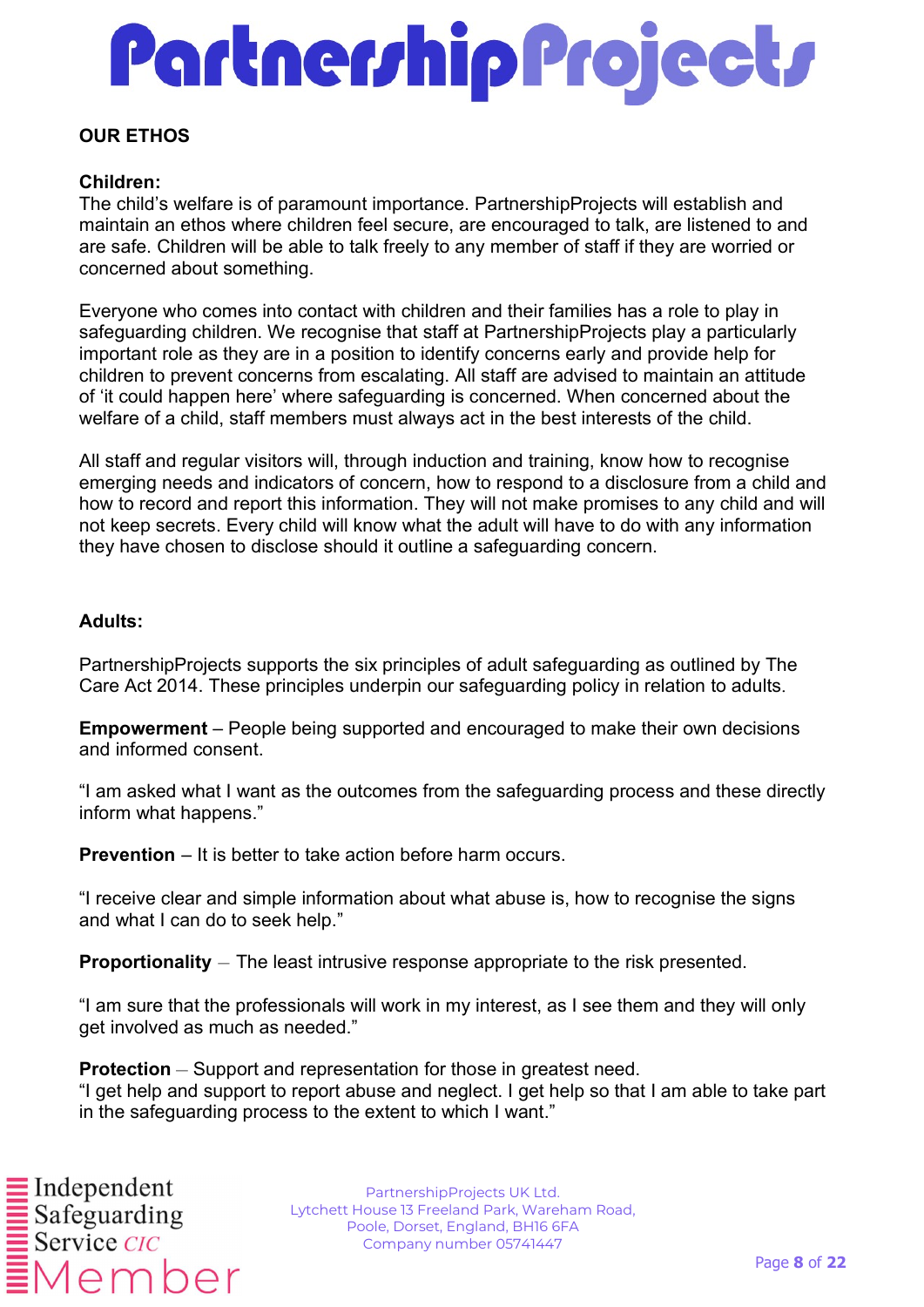**Partnership** – Local solutions through services working with their communities. Communities have a part to play in preventing, detecting and reporting neglect and abuse "I know that staff treat any personal and sensitive information in confidence, only sharing what is helpful and necessary. I am confident that professionals will work together and with me to get the best result for me."

Accountability – Accountability and transparency in delivering safeguarding. "I understand the role of everyone involved in my life and so do they."

All adults, regardless of age, ability or disability, gender, race, religion, ethnic origin, sexual orientation, marital or gender status have the right to be protected from abuse and poor practice and to participate in an enjoyable and safe environment.

PartnershipProjects will seek to ensure that we are inclusive and make reasonable adjustments for any ability, disability or impairment, we will also commit to continuous development, monitoring and review.

The rights, dignity and worth of all adults will always be respected.

We recognise that ability and disability can change over time, such that some adults may be additionally vulnerable to abuse, for example those who have a dependency on others or have different communication needs.

We recognise that a disabled adult may or may not identify themselves or be identified as an adult 'at risk'.

We all have a shared responsibility to ensure the safety and well-being of all adults and will act appropriately and report concerns.

At all times we will work in partnership and endeavour to establish effective working relationships with parents, carers and colleagues from other agencies.

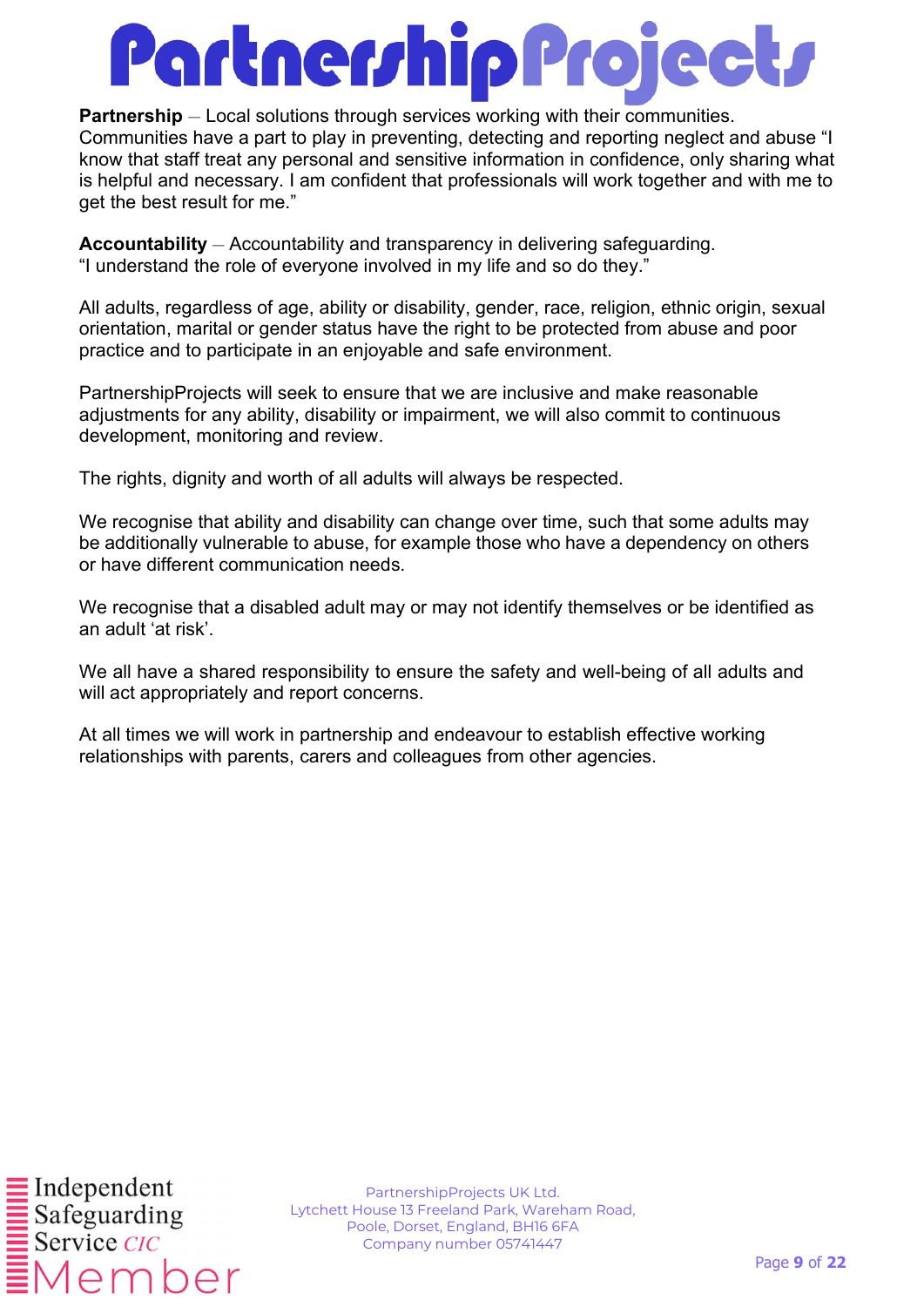#### ROLES AND RESPONSIBILITIES

| <b>Roles</b>                                      | <b>Name</b>           | <b>Contact Details</b> |
|---------------------------------------------------|-----------------------|------------------------|
| Director for Safeguarding                         | Gabrielle<br>Stirling |                        |
| Designated Safeguarding Lead (DSL) Jackie Lindeck |                       | 078 5545 4386          |
| Designated Safeguarding Lead (DSL) Rachael Aylmer |                       | 079 8313 3258          |

It is the responsibility of every member of staff and regular visitor to ensure that they carry out the requirements of this policy and, at all times, work in a way that will safeguard and promote the welfare of all children and adults at risk. This includes the responsibility to provide a safe environment.

#### The Safeguarding Director / Senior Lead for Safeguarding

The Senior Lead for Safeguarding at PartnershipProjects is accountable for ensuring the effectiveness of this policy and our compliance with it.

The Senior Lead for Safeguarding will ensure that:

- The safeguarding policy is in place and is reviewed annually, is available to the public and has been written in line with statutory guidance and the requirements of Pan Dorset Safeguarding Children Partnership and Bournemouth, Christchurch & Poole Safeguarding Adults Board (as well as any other relevant Safeguarding Children's Partnership or Safeguarding Adults Board procedures where our services are delivered).
- Adults Board's procedures.
- A senior member of staff is designated to take the lead responsibility for safeguarding.
- All staff receive a safeguarding induction and are provided with a copy of this policy and the staff code of conduct.
- All staff undertake appropriate safeguarding training relevant to their role. Procedures are in place for dealing with allegations against members of staff and volunteers who work with children in line with statutory guidance.
- Safer recruitment practices are followed to prevent individuals who may pose a risk to children from having access to children within the organisation.
- Any weakness with regard to safeguarding arrangements that are brought to their attention will be remedied without delay.
- Policies and procedures, particularly concerning referrals of cases of suspected abuse and neglect, are followed by staff.
- All staff and volunteers feel able to raise concerns about poor or unsafe safeguarding practice and such concerns are addressed sensitively in accordance with agreed internal procedures.

Independent  $\equiv$  Safeguarding Service CIC 1ember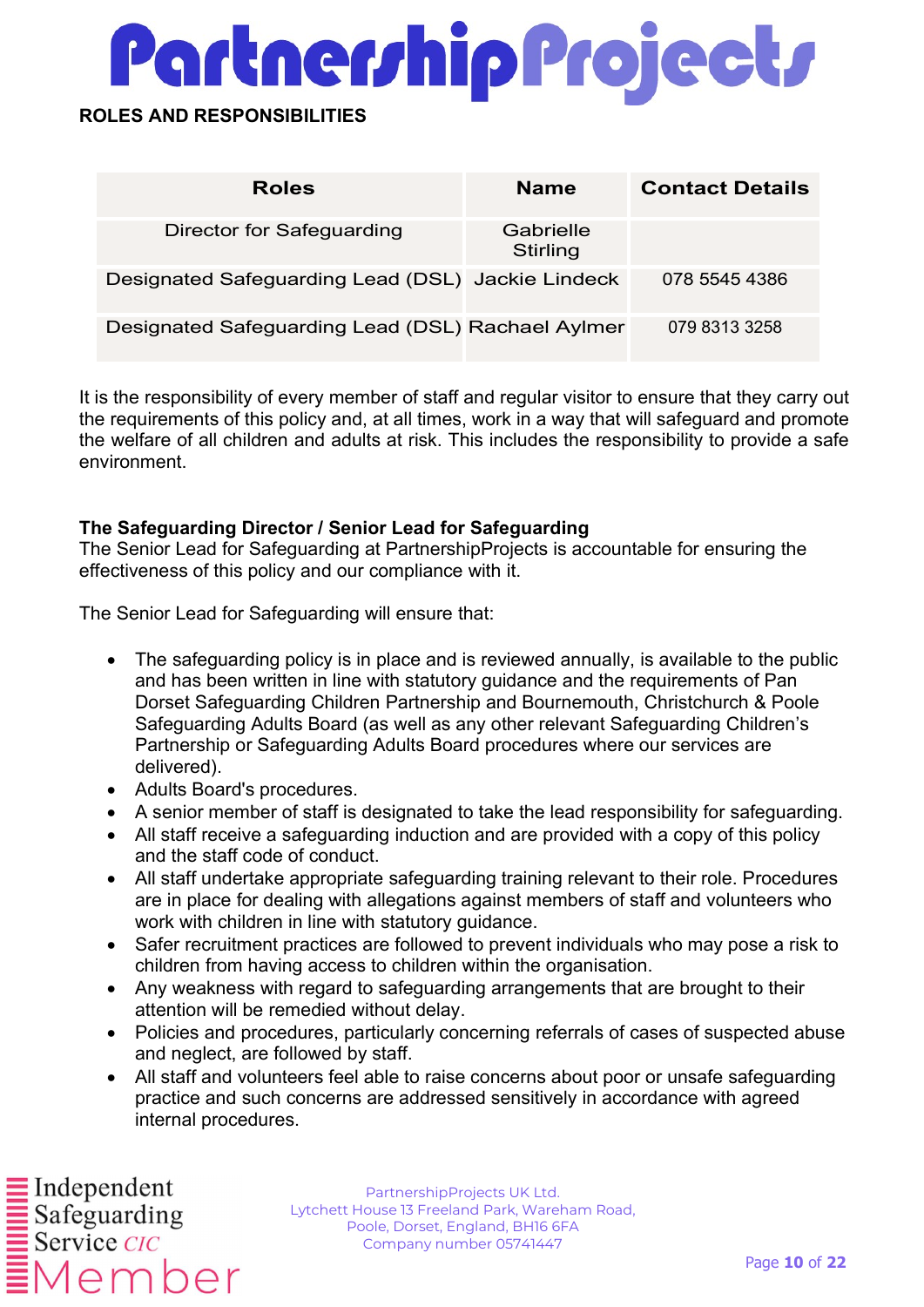

 Liaison will take place with the Designated Officer for the Local Authority (commonly known as 'LADO') in the event of an allegation of abuse being made against a member of staff where their role involves working with children.

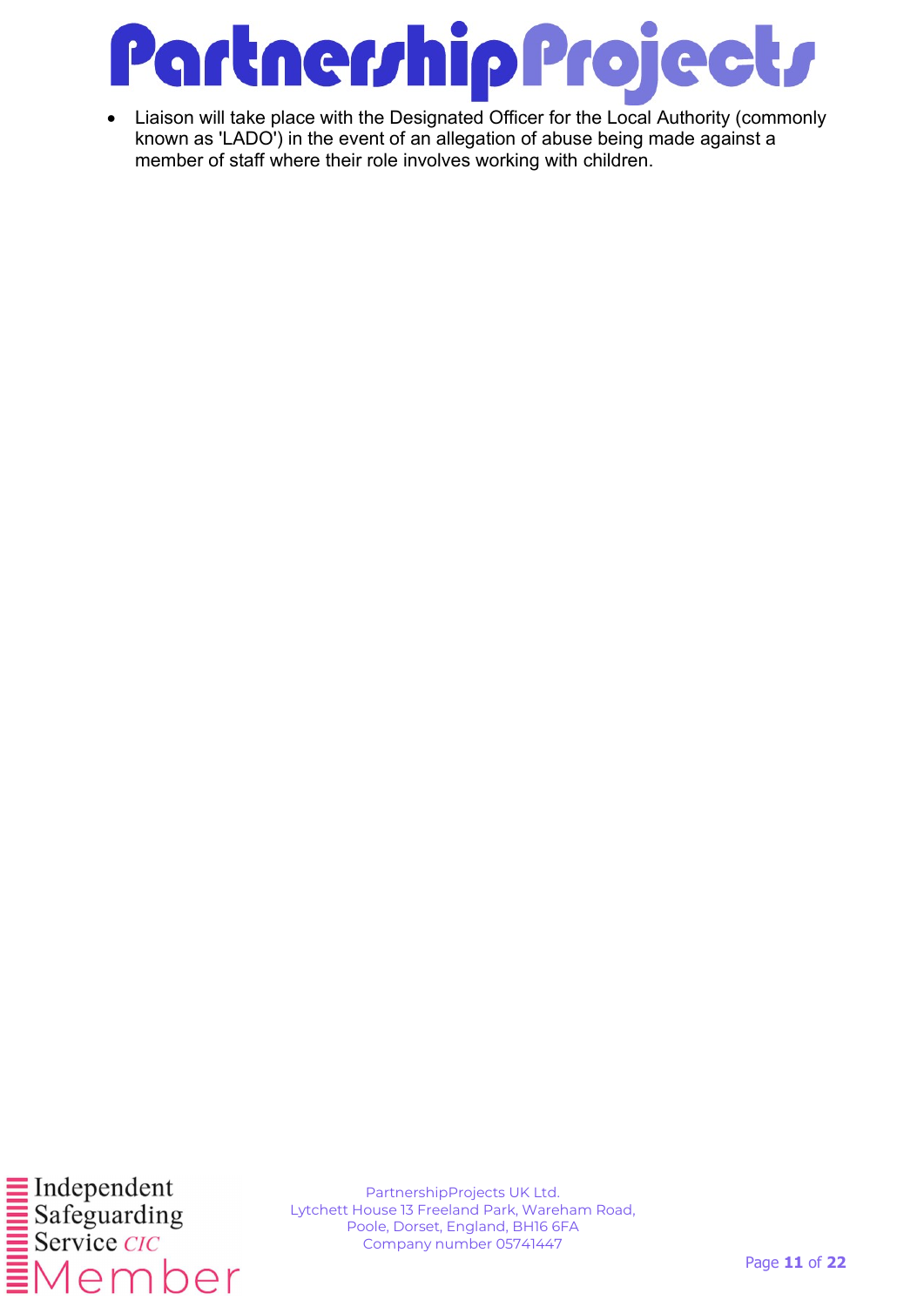#### The Designated Safeguarding Lead (DSL)

The Designated Safeguarding Lead is a member of staff who takes lead responsibility for safeguarding and child protection at PartnershipProjects.

The DSL will provide advice and support to other staff. Any concern for a child/adult's safety or welfare will be recorded in writing and given to the DSL.

During opening hours, the DSL and/or a deputy will always be available for staff to discuss any safeguarding concerns. If a DSL is not available in person, we will ensure that they are available via telephone and/or any other relevant media.

Through appropriate training, knowledge and experience our DSL will liaise with Police, Adult's or Children's Services where necessary, and make referrals of suspected abuse.

The DSL will maintain written records ensuring that they are kept confidential and stored securely.

The DSL is responsible for ensuring that all staff members and volunteers are aware of our policy and the procedure they need to follow. They will ensure that all staff, volunteers and regular visitors have received appropriate safeguarding information during induction and that appropriate training needs are identified.

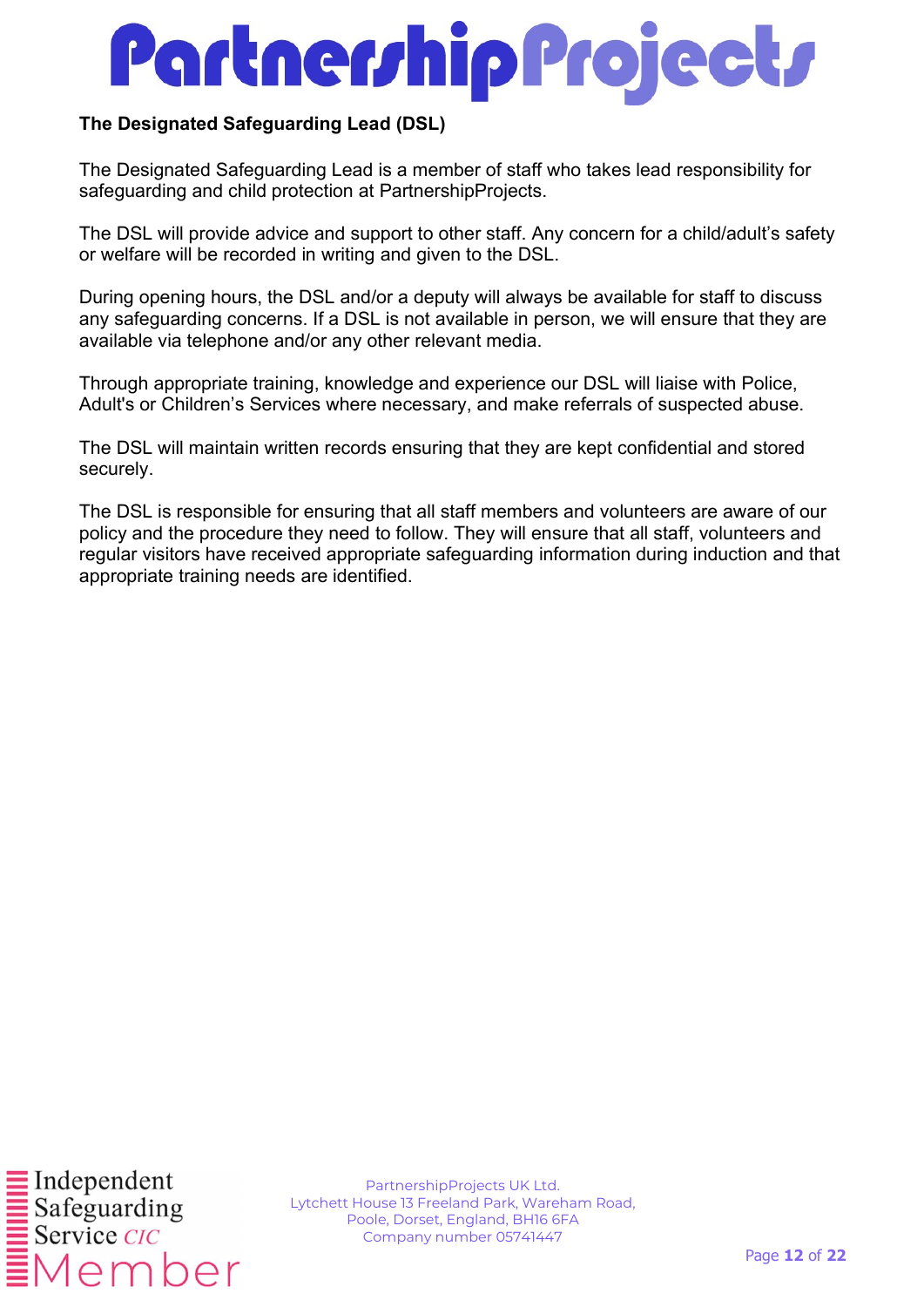# Partnership Projects

#### TRAINING & INDUCTION

When new staff join our organisation, they will be informed of the safeguarding arrangements in place. They will be given a copy of PartnershipProjects's Safeguarding Policy along with the staff code of conduct and told who our Senior Lead for Safeguarding and Designated Safeguarding Lead (DSL) are. All staff are expected to read these key documents.

Every new member of staff or volunteer that comes into regular contact with children and adults at risk will receive safeguarding training during their induction period. This programme will include information relating to how to manage a disclosure from a child, how to record concerns, and the remit of the role of the DSL. The training will also include information about whistleblowing in respect of concerns about another adult's behaviour and suitability relating to their work with children and/or adults at risk.

Guidance about acceptable conduct will also be given to all staff during induction. These are sensible steps that every adult should take in their daily professional conduct with children. All staff are expected to carry out their work in accordance with this guidance and will be made aware that failure to do so could lead to disciplinary action.

In addition to the safeguarding induction, we will ensure that mechanisms are in place to assist staff to understand and discharge their role and responsibilities. In order to achieve this we will ensure that:

- All staff members undertake appropriate safeguarding training based on their role
- All staff members receive safeguarding updates (for example, via email, e-bulletins, staff meetings), as required to provide them with the relevant skills and knowledge to safeguard children effectively

All regular visitors, temporary staff and volunteers will be given a set of our safeguarding procedures. They will be informed of whom our Senior Lead for Safeguarding, DSL and what the recording and reporting system is.

We actively encourage all of our staff to keep up to date with the most recent local and national safeguarding advice and guidance accessible via Pan Dorset Safeguarding Children Partnership and Bournemouth, Christchurch & Poole Safeguarding Adults Board.

Our Senior Lead for Safeguarding will also undertake appropriate training to ensure they are able to carry out their duty to safeguard all the children or adults at risk coming into contact with PartnershipProjects.

Independent  $\equiv$  Independent<br> $\equiv$  Safeguarding<br>Service *CIC*<br> $\equiv$  Member **Member**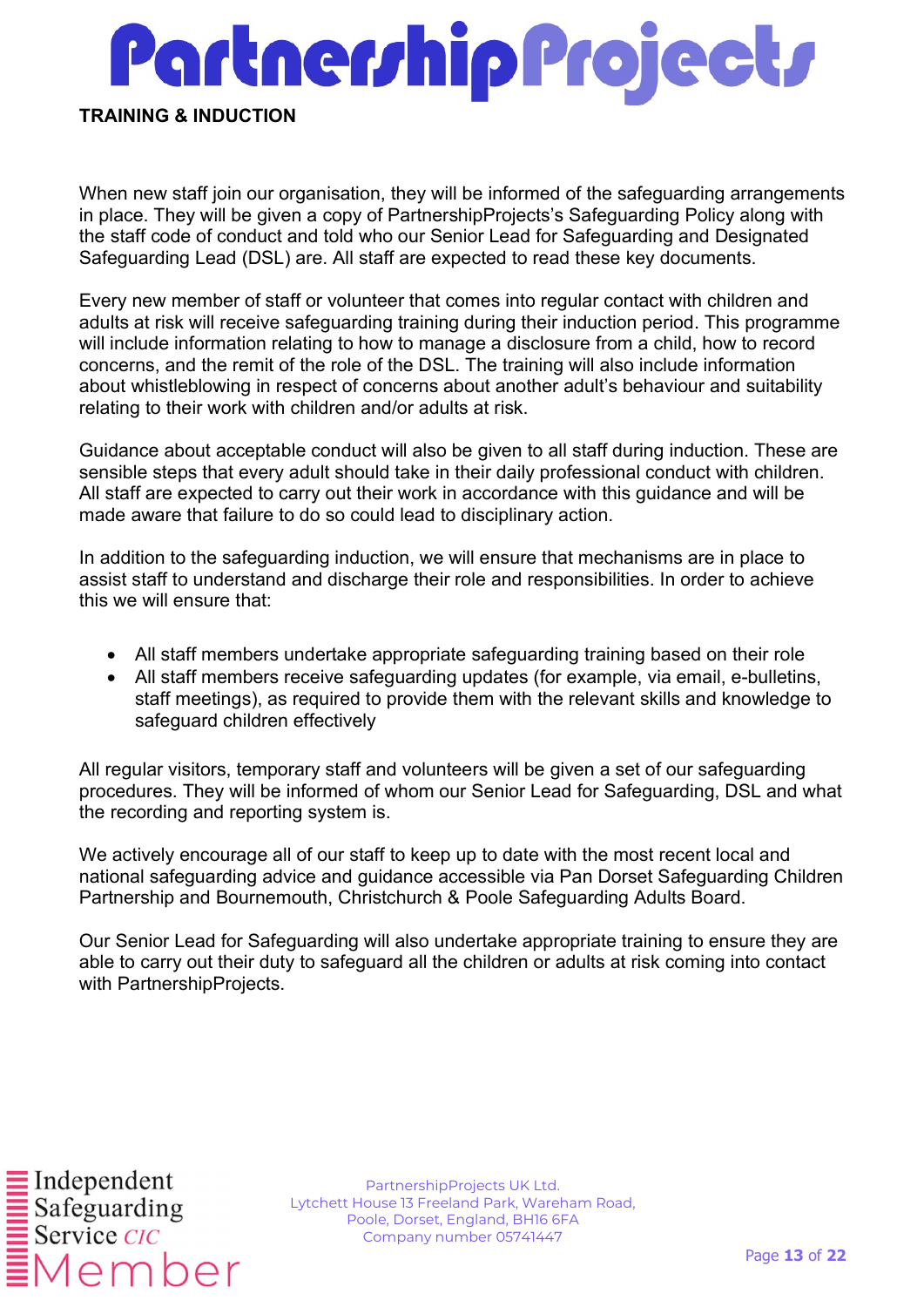### Partnership Projects PROCEDURES FOR MANAGING PATHWAYS TO HELP AND SUPPORT

PartnershipProjects adheres to safeguarding procedures that have been agreed locally. Where we identify adults at risk or children and families in need of support, we will carry out our responsibilities in accordance with the relevant Local Safeguarding Childrens Partnership and Safeguarding Adults Board where services are being delivered.

Every member of staff (including volunteers) working at PartnershipProjects are advised to maintain an attitude of 'it could happen here' where safeguarding is concerned. When concerned about the welfare of a child or vulnerable adult, staff members should always act in the interests of the child or vulnerable adult and have a responsibility to act as outlined in this policy.

All staff members are encouraged to report and record any worries and concerns that they have and not see these as insignificant. On occasions, a referral is justified by a single incident such as an injury or disclosure of abuse. More often however, worries and concerns accumulate over a period of time and are evidenced by building up a picture of harm over time; this is particularly true in cases of emotional abuse and neglect. In these circumstances, it is crucial that staff record and pass on worries and concerns in accordance with this policy to allow the relevant authorities to build up a picture and intervene with support at the earliest opportunity. A reliance on memory without accurate and contemporaneous records of concern could lead to a failure to protect.

It is not the responsibility of staff to investigate welfare concerns or determine the truth of any disclosure or allegation. All staff, however, have a duty to recognise concerns and pass the information on in accordance with the procedures outlined in this policy.

The DSL should be used as a first point of contact for worries, concerns and queries regarding any safeguarding concerns at PartnershipProjects. Any member of staff or visitor who receives a disclosure of abuse or suspects that a child or vulnerable adult is at risk of harm must report it immediately to the DSL. In the absence of a DSL, the matter should be brought to the attention of the Senior Lead for Safeguarding.

All concerns about a child or adults at risk should be reported without delay and recorded in writing using the agreed procedures.

Following receipt of any information raising concern, the DSL will consider what action to take. All information and actions taken, including the reasons for any decisions made, will be fully documented.

The DSL will decide whether to make a referral to the Police, Adults or Children's Services when there are safeguarding concerns.

If a referral to Adults or Children's Services has not met the threshold for support or statutory intervention, the DSL will make a full written record of the decision and outcome.

Independent  $\begin{array}{r}\n\equiv \text{Maependen} \\
\equiv \text{Safeguarding} \\
\equiv \text{Service } \text{CIC}\n\end{array}$ Member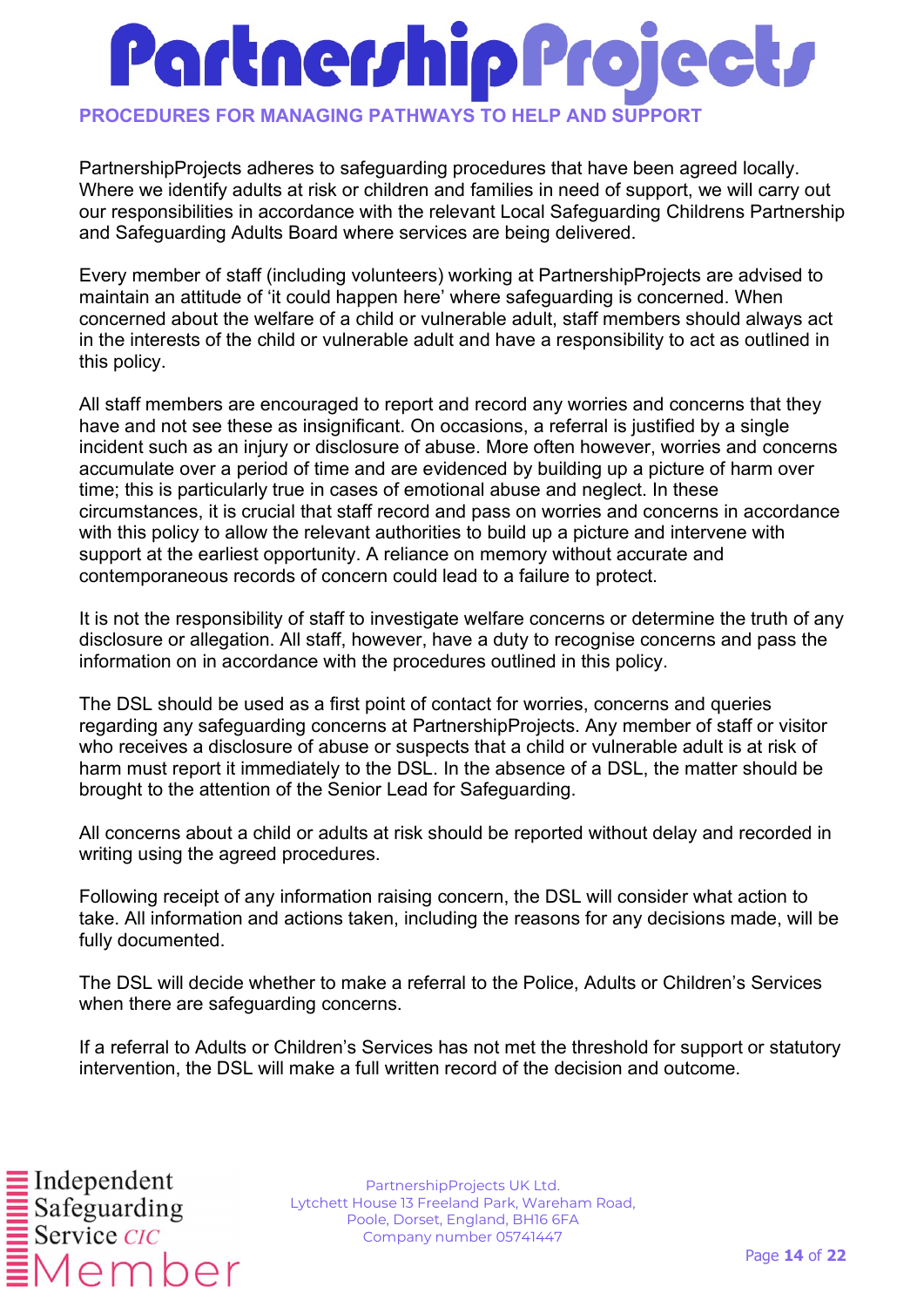If, at any point, there is a risk of immediate serious harm to an adult or child, a referral should be made to the Police. Anybody can make a referral.

Staff should always follow the reporting procedures outlined in this policy in the first instance. However, they may also share information directly with Children's Services, Adult's Services or the Police if:

- The situation is an emergency and the DSL and the Senior Lead for Safeguarding are unavailable
- They are convinced that a direct report is the only way to ensure the adult or child's safety.

Any member of staff who does not feel that concerns about a child have been responded to appropriately and in accordance with the procedures outlined in this policy should raise their concerns with the Senior Lead for Safeguarding. If any member of staff does not feel the situation has been addressed appropriately at this point, they should contact Adult's Services or Children's Services directly with their concerns.

We recognise that children are also vulnerable to physical, sexual and emotional abuse by their peers or siblings. Abuse perpetrated by children can be just as harmful as that perpetrated by an adult, so it is important to remember the impact on the victim of the abuse as well as to focus on the support for the child or young person exhibiting the harmful behaviour. Such abuse will always be taken as seriously as abuse perpetrated by an adult and staff must never tolerate or dismiss concerns relating to peer on peer abuse.

We recognise that children and adults with special educational needs and disabilities (SEND) can face additional safeguarding challenges. These additional barriers can include:

- Assumptions that indicators of possible abuse such as behaviour, mood and injury relate to the adult or child's disability
- Adults or children with SEND can be disproportionately impacted by issues such as bullying without outwardly showing any signs
- Communication barriers and difficulties in overcoming these barriers

At PartnershipProjects we recognise that our staff are well placed to identify concerns to help prevent child sexual exploitation and have a vital role in identifying signs that sexual exploitation may be taking place. Any staff member that has a concern regarding sexual exploitation should inform the DSL who will liaise with Police and Children's Services.

At PartnershipProjects we recognise that our staff may be placed to identify concerns to prevent children from becoming victims of Female Genital Mutilation (FMG) and other forms of so-called 'honour-based' violence (HBV). If staff have a concern

> PartnershipProjects UK Ltd. Lytchett House 13 Freeland Park, Wareham Road, Poole, Dorset, England, BH16 6FA Company number 05741447

Safeguarding Service CIC

ember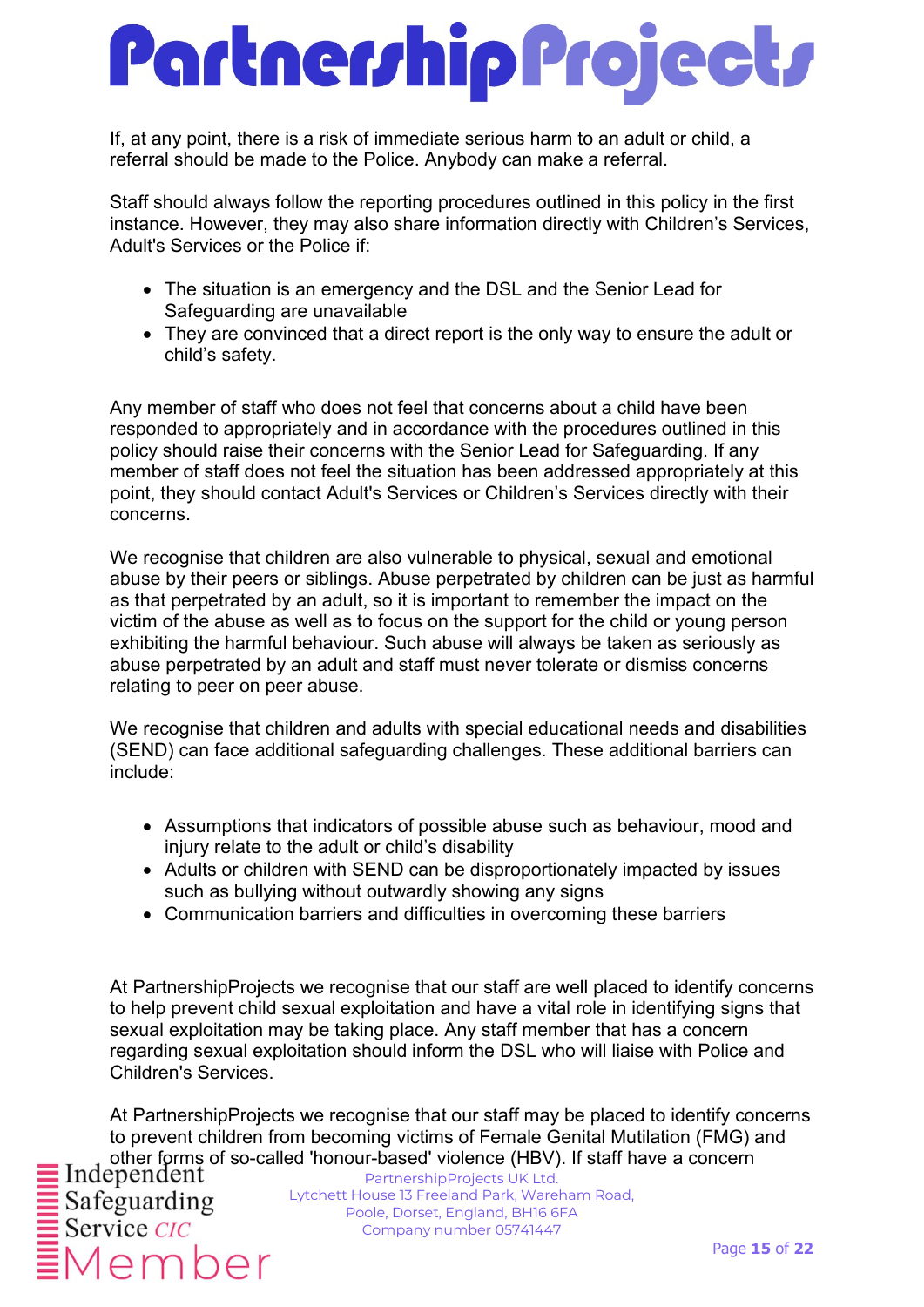regarding a child or adult that might be at risk of HBV they should inform the DSL who will liaise with the Police and Adult's / Children's Services.

We recognise that safeguarding against radicalisation and extremism is no different to safeguarding against any other form of vulnerability in todays society. At PartnershipProjects, we will ensure that:

- Through training, staff and volunteers have an understanding of what radicalisation and extremism is, why we need to be vigilant and how to respond when concerns arise.
- The DSL has received relevant training in this area and will act as the point of contact for any concerns relating to radicalisation and extremism.
- DSL will make referrals to Adults and/or Children's Services and will represent our organisation at meetings as required, unless this is done by the Senior Lead for Safeguarding.

When Dealing with Disagreement and Escalation of Concerns, the DSL or other appropriate member of staff will:

- Contact the line manager in children's social care if they consider that the social care response to a referral has not led to the child being adequately safeguarded and follow this up in writing
- Contact the line manager in children's social care if they consider that the child is not being adequately safeguarded by the child protection plan and follow this up in writing
- Use the Local Authority Escalation Policy if this does not resolve the concern

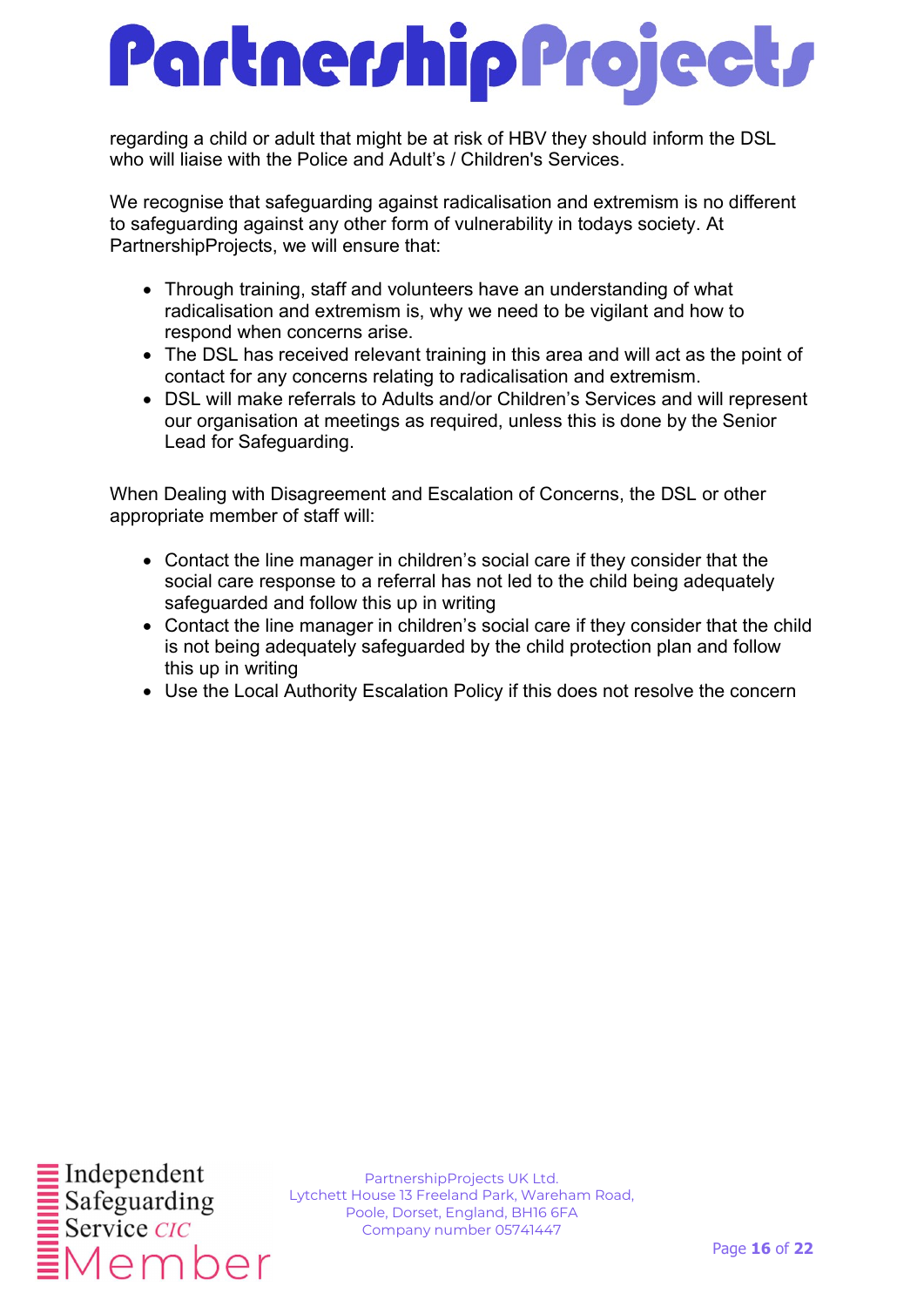#### RECORDS AND INFORMATION SHARING

If staff are concerned about the welfare or safety of any child or vulnerable adult at PartnershipProjects, they will record their concern on the agreed reporting procedure. Any worries or concerns should be passed to the Designated Safeguarding Lead without delay.

Any information recorded will be kept in a secure cabinet or electronically. These files will be the responsibility of the DSL/Senior Lead for Safeguarding. The information will only be shared on a basis of 'need to know in order to safeguard the adult or child' and on the understanding that it remains strictly confidential.

#### INFORMATION SHARING AND CONSENT

Adults may not give their consent to the sharing of safeguarding information for some reasons. For example, they may be unduly influenced, coerced or intimidated by another person, they may be frightened of reprisals, they may fear losing control, they may not trust statutory agencies or other partners, or they may fear that their relationship with the abuser will be damaged.

Reassurance and appropriate support may help to change their view on whether it is best to share information.

If the adult refuses intervention to support them with a safeguarding concern, or requests that information about them is not shared with other safeguarding partners, in general, their wishes should be respected. However, there are some circumstances where consent can be overridden, including:

- $\bullet$  the person lacks the mental capacity to make that decision this must be properly explored and recorded in line with the Mental Capacity Act
- other people are, or may be, at risk, including children
- sharing the information could prevent a crime
- the alleged abuser has care and support needs and may also be at risk
- a serious crime has been committed
- staff are implicated
- the person has the mental capacity to make that decision but they may be under duress or being coerced
- the risk is unreasonably high and meets the criteria for a multi-agency risk assessment conference referral
- a court order or other legal authority has requested the information.

If none of the above apply and the decision is not to share safeguarding information with other safeguarding partners, or not to intervene to safeguard the person:

- support the person to weigh up the risks and benefits of different options
- ensure they are aware of the level of risk and possible outcomes
- offer to arrange for them to have an advocate or peer supporter
- offer support for them to build confidence and self-esteem if necessary
- agree on and record the level of risk the person is taking
- record the reasons for not intervening or sharing information

Independent  $\equiv$  Safeguarding<br> $\equiv$  Service *CIC* 1ember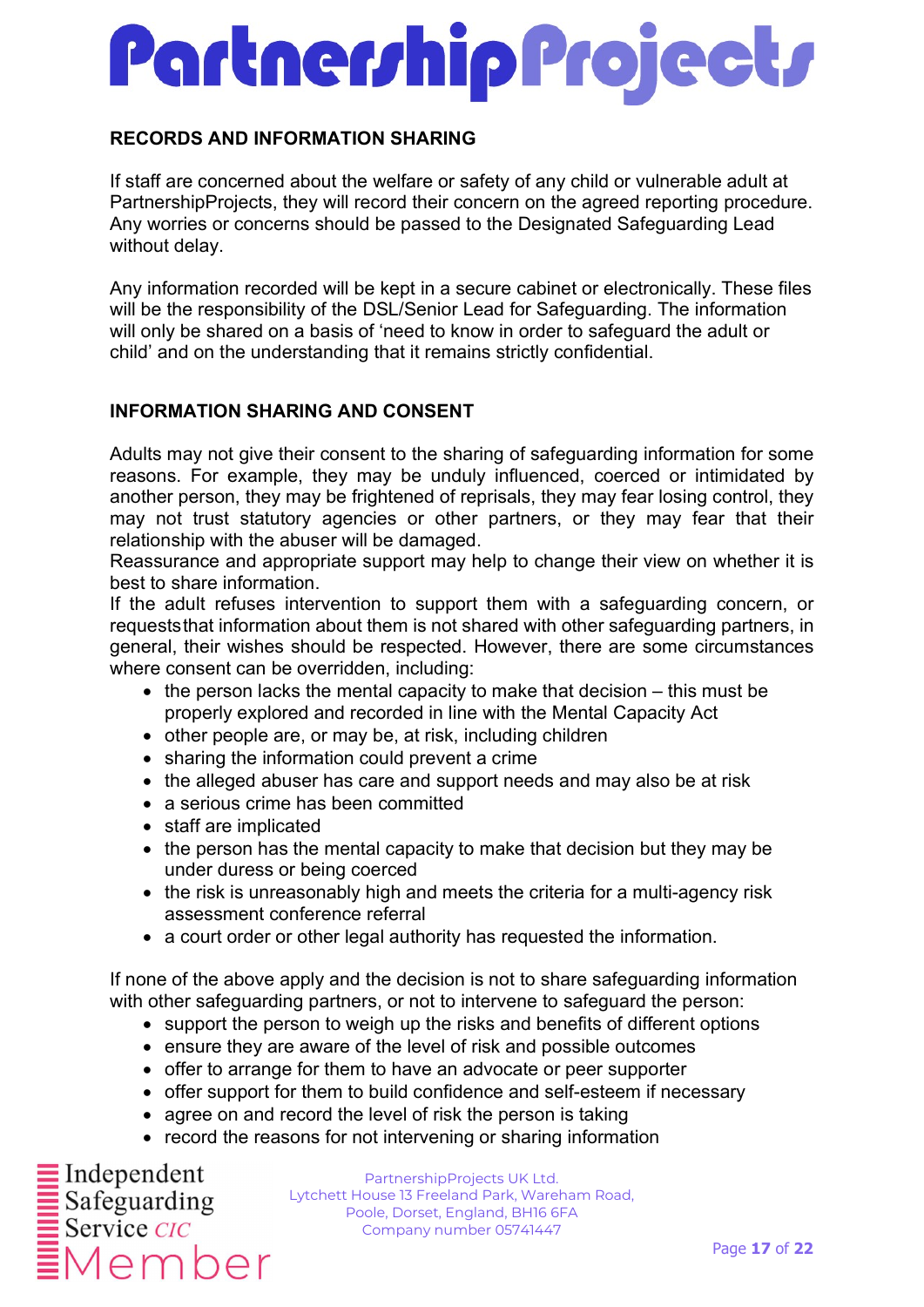### Partnership Projects

- regularly review the situation
- try to build trust and use gentle persuasion to enable the person to better protect themselves.

If it is necessary to share information outside the organisation:

- explore the reasons for the person's objections what are they worried about?
- explain the concern and why you think it is important to share the information
- tell the person who you would like to share the information with and why
- explain the benefits, to them or others, of sharing information  $-$  could they access better help and support?
- discuss the consequences of not sharing the information could someone come to harm?
- reassure them that the information will not be shared with anyone who does not need to know
- reassure them that they are not alone and that support is available to them.

If the person cannot be persuaded to give their consent then, unless it is considered dangerous to do so, it should be explained to them that the information will be shared without consent. The reasons should be given and recorded. The safeguarding principle of proportionality should underpin decisions about sharing information without consent, and decisions should be on a case-by-case basis.

If it is not clear that information should be shared outside the organisation, a conversation can be had with safeguarding partners in the police or local authority without disclosing the identity of the person in the first instance. They can then advise on whether full disclosure is necessary without the consent of the person concerned.

It is very important that the risk of sharing information is also considered. In some cases, such as domestic violence or hate crime, it is possible that sharing information could increase the risk to the individual. Safeguarding partners need to work jointly to provide advice, support and protection to the individual in order to minimise the possibility of worsening the relationship or triggering retribution from the abuser.

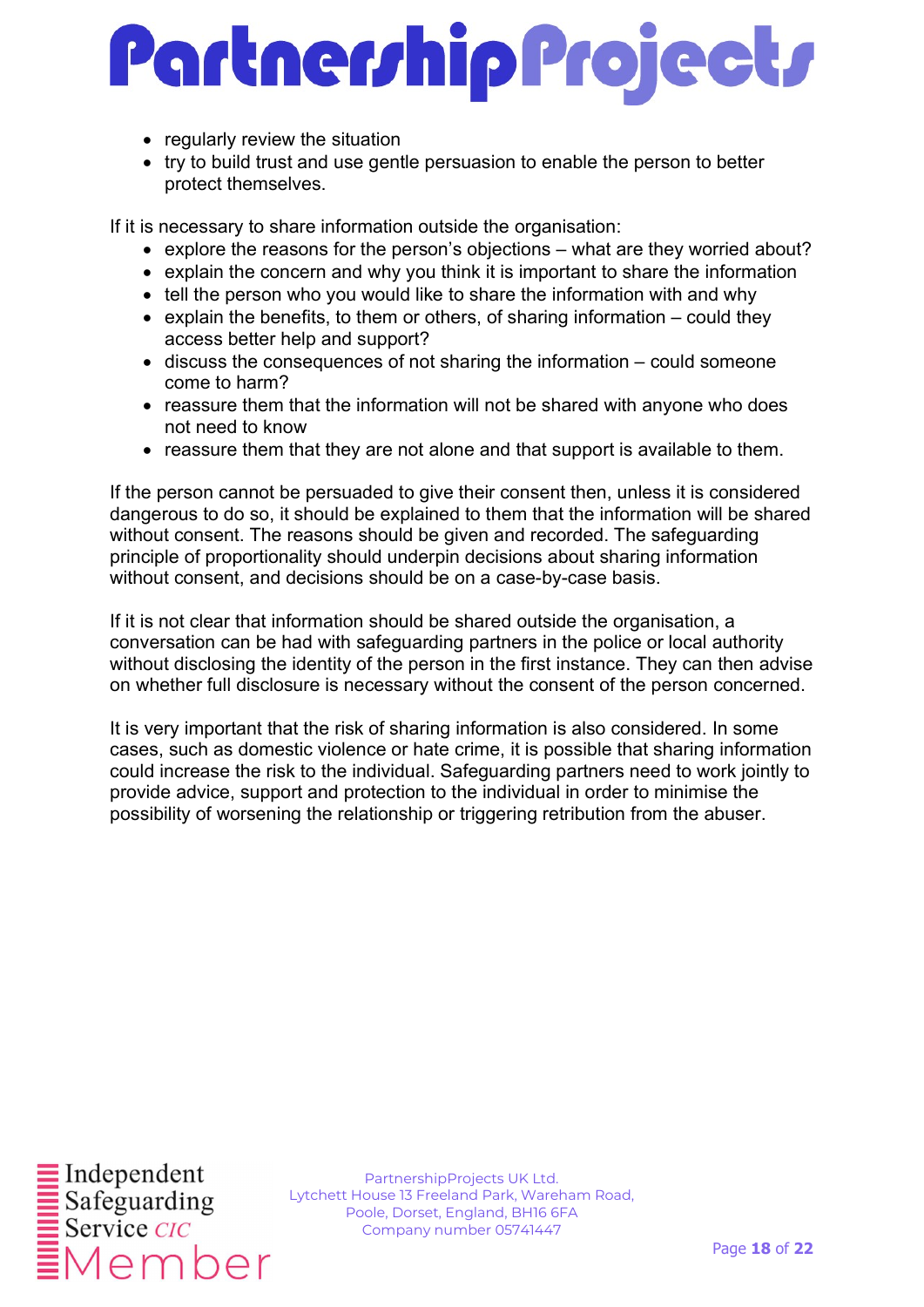#### SAFER RECRUITMENT

At PartnershipProjects we will use the recruitment and selection process to deter and reject unsuitable candidates.

We require evidence of original academic certificates.

We do not accept testimonials and insist on taking up references prior to interview. We will question the contents of application forms if we are unclear about them. We will undertake Disclosure and Barring Service checks where required to do so and use any other means of ensuring we are recruiting and selecting the most suitable people to work with adults at risk or children that receive services from our organisation.

We will maintain a record of all safer recruitment checks carried out in line with statutory requirements.

We will ensure that those responsible for recruiting staff have completed appropriate 'safer recruitment' training. At all times we will ensure that safer recruitment practices are followed in accordance with our statutory requirements.

For those staff and volunteers who have new or historical entries on their DBS that may raise concerns of a safeguarding nature but not exclude them from being able to undertake their role, a risk assessment will be completed and kept on file outlining any measures that will be in place to manage any assessed risk.

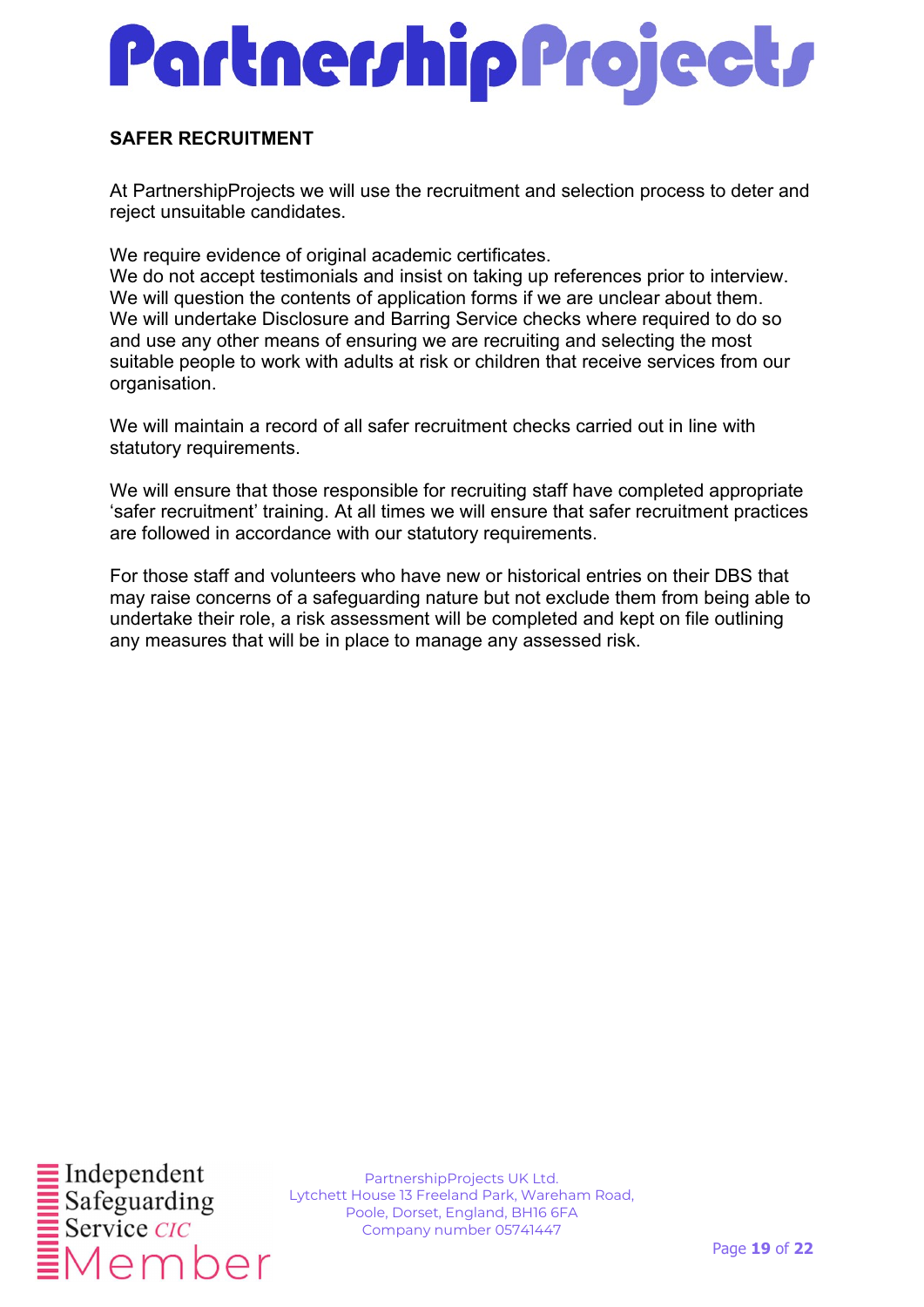## Partnership Projects

#### MANAGING ALLEGATIONS AGAINST STAFF & VOLUNTEERS

PartnershipProjects has a separate Managing Allegations Against Staff Policy that should be referred to for additional detail.

If an allegation is made or information is received about any member of staff (or volunteer) who works in our setting or another setting who has:

- Behaved in a way that has harmed a child, or may have harmed a child;
- Possibly committed a criminal offence against or related to a child;
- Behaved towards a child or children in a way that indicates they may pose a risk of harm to children;
- Behaved or may have behaved in a way that indicates they may not be suitable to work with children;

The member of staff receiving the information should inform the Director for Safeguarding at the earliest opportunity. This includes concerns relating to agency and supply staff and volunteers.

Should an allegation be made against the Director for Safeguarding, this will be reported to an alternative Director.

The Director for Safeguarding can be contacted by email on gabrielle@partnershipprojectsuk.com

The Designated Safeguarding Lead can be contacted by email on: jackie@partnershipprojectsuk.com

OR

rachael@partnershipprojectsuk.com

or by phone on Jackie: 078 5545 4386 or Rachael: 079 8313 3258

The Director for Safeguarding or Designated Safeguarding Lead will:

- seek advice from the LADO at the earliest opportunity (at least within one working day). The LADO who needs to be contacted is the LADO where the individual is working with children. No member of staff will undertake further investigations before receiving advice from the LADO.
- If it is outside of normal working hours and there is an immediate risk to a child, the local authority emergency duty team for children's social care will be contacted. The LADO should be informed as soon as possible;

1ember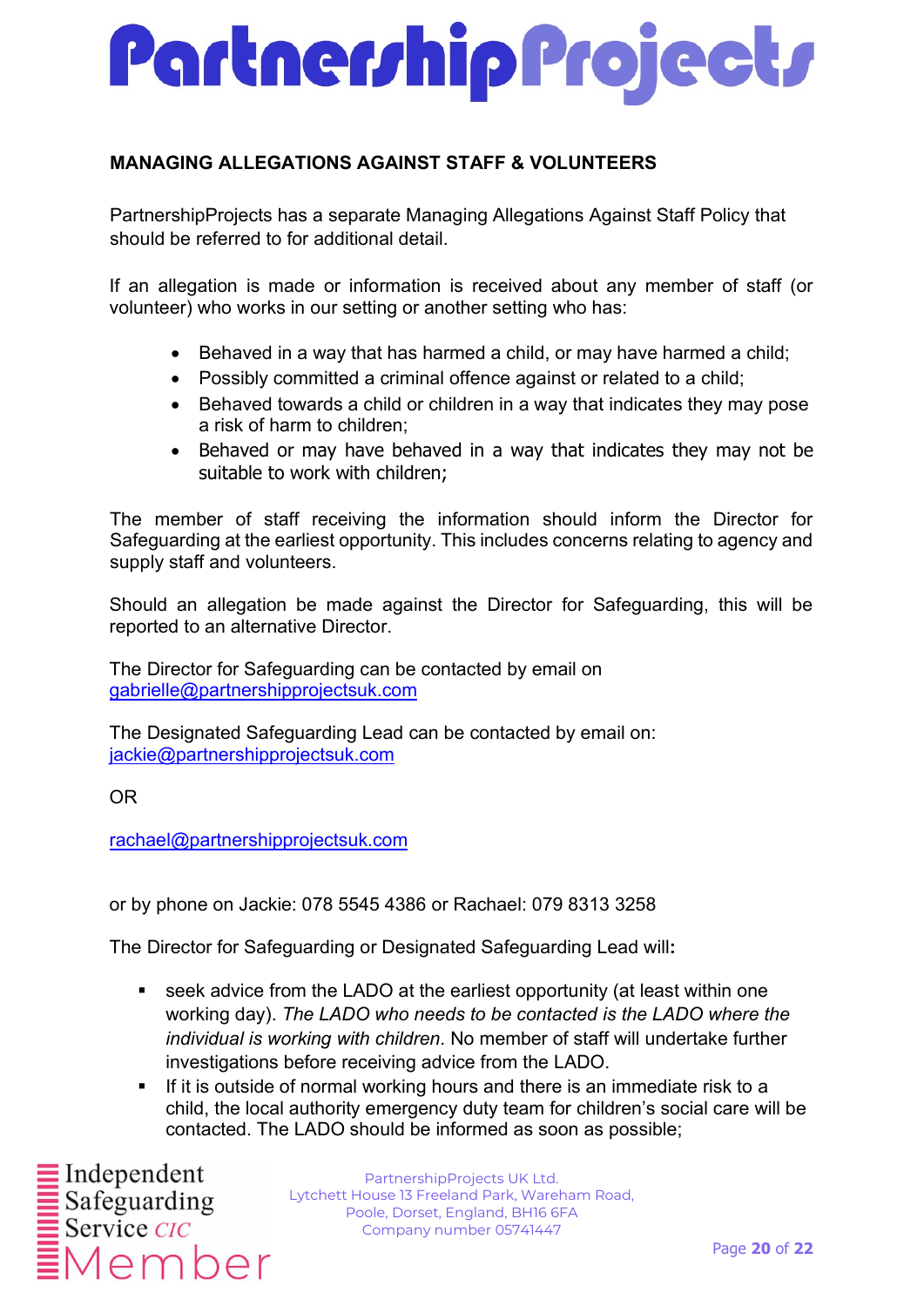An immediate risk assessment will be carried out; (this can be used to implement any interim measures in terms of the employee whilst any investigation process is in place and also further support any identified risks and appropriate actions in relation to the child along with relevant actions and timescales;

Any member of staff or volunteer who does not feel confident to raise their concerns within PartnershipProjects should contact the Bournemouth, Christchurch and Poole LADO (where the PartnershipProjects' company registered address is) directly on 01202 456744 or email: lado@bcpcouncil.gov.uk.

Further national guidance can be found at: Advice on whistleblowing. The NSPCC whistleblowing helpline is also available for staff who do not feel able to raise concerns regarding child protection failures internally.

Staff can call: 0800 028 0285 – this line is available from 8:00am to 8:00pm, Monday to Friday or via e-mail: help@nspcc.org.uk.

If the matter does not require LADO oversight either due to it not being perceived to meet threshold for LADO oversight or following discussion with the LADO, it will be considered as a 'concern' to be investigated under the PartnershipProjects' Disciplinary Procedures.